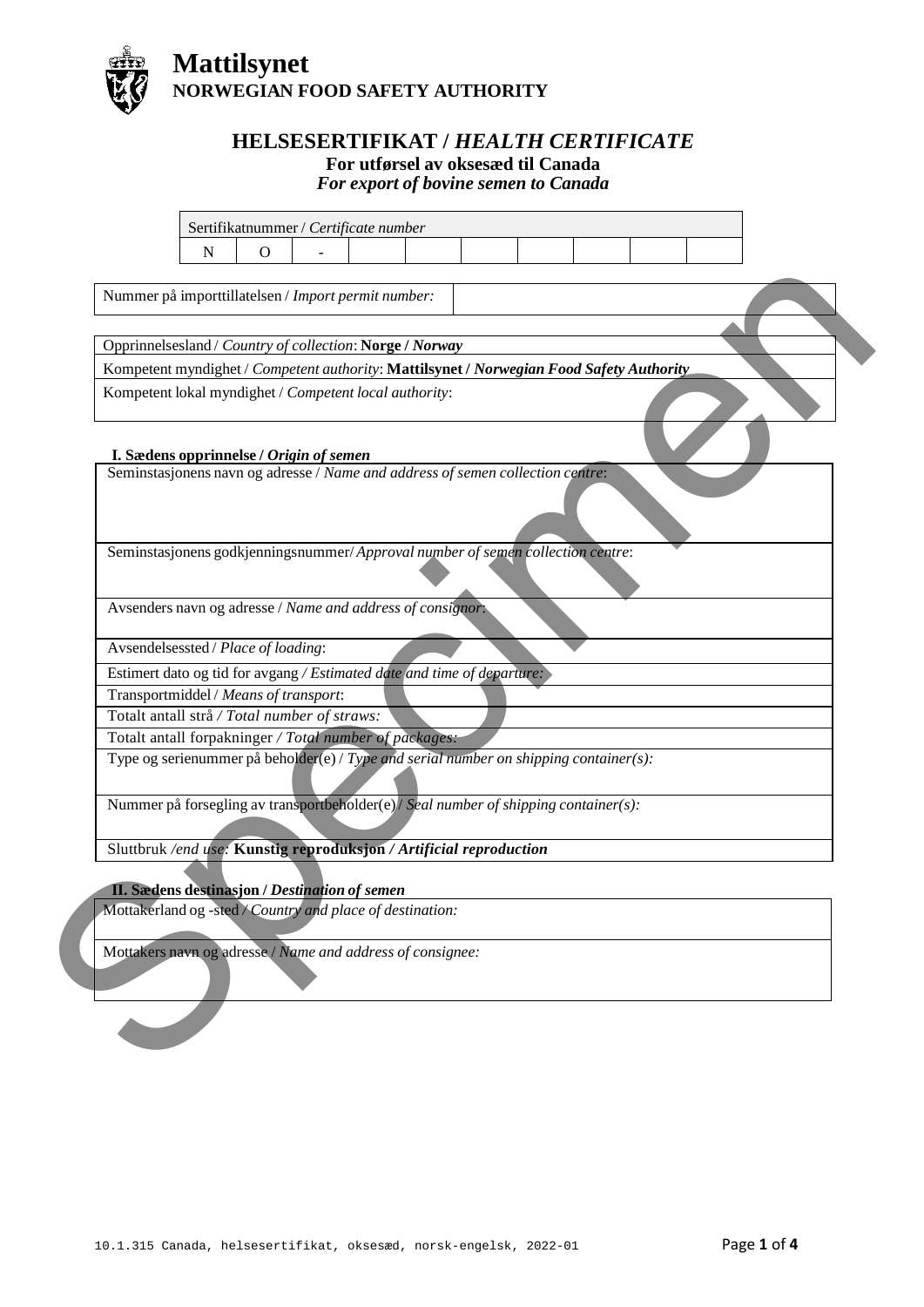| Certificate no | - |  |  |  |  |
|----------------|---|--|--|--|--|
|                |   |  |  |  |  |

## **III. Identifikasjon av sæden /** *Identification of semen*

| Antall doser<br>No. of doses | Uttaksdato<br>Date of collection | Donorens navn og ID-nr. /<br>Name and ID no. of donor<br>animal | Rase<br>$Breed$ | Fødselsdato<br>Date of birth | Godkjenningsnummer<br>seminstasjon / Approval<br>no. of collection center |
|------------------------------|----------------------------------|-----------------------------------------------------------------|-----------------|------------------------------|---------------------------------------------------------------------------|
|                              |                                  |                                                                 |                 |                              |                                                                           |
|                              |                                  |                                                                 |                 |                              |                                                                           |
|                              |                                  |                                                                 |                 |                              |                                                                           |
|                              |                                  |                                                                 |                 |                              |                                                                           |
|                              |                                  |                                                                 |                 |                              |                                                                           |
|                              |                                  |                                                                 |                 |                              |                                                                           |
|                              |                                  |                                                                 |                 |                              |                                                                           |
|                              |                                  |                                                                 |                 |                              |                                                                           |
|                              |                                  |                                                                 |                 |                              |                                                                           |
|                              |                                  |                                                                 |                 |                              |                                                                           |
|                              |                                  |                                                                 |                 |                              |                                                                           |
|                              |                                  |                                                                 |                 |                              |                                                                           |
|                              |                                  |                                                                 |                 |                              |                                                                           |
|                              |                                  |                                                                 |                 |                              |                                                                           |
|                              |                                  |                                                                 |                 |                              |                                                                           |
|                              |                                  |                                                                 |                 |                              |                                                                           |
|                              |                                  |                                                                 |                 |                              |                                                                           |
|                              |                                  |                                                                 |                 |                              |                                                                           |
|                              |                                  |                                                                 |                 |                              |                                                                           |
|                              |                                  |                                                                 |                 |                              |                                                                           |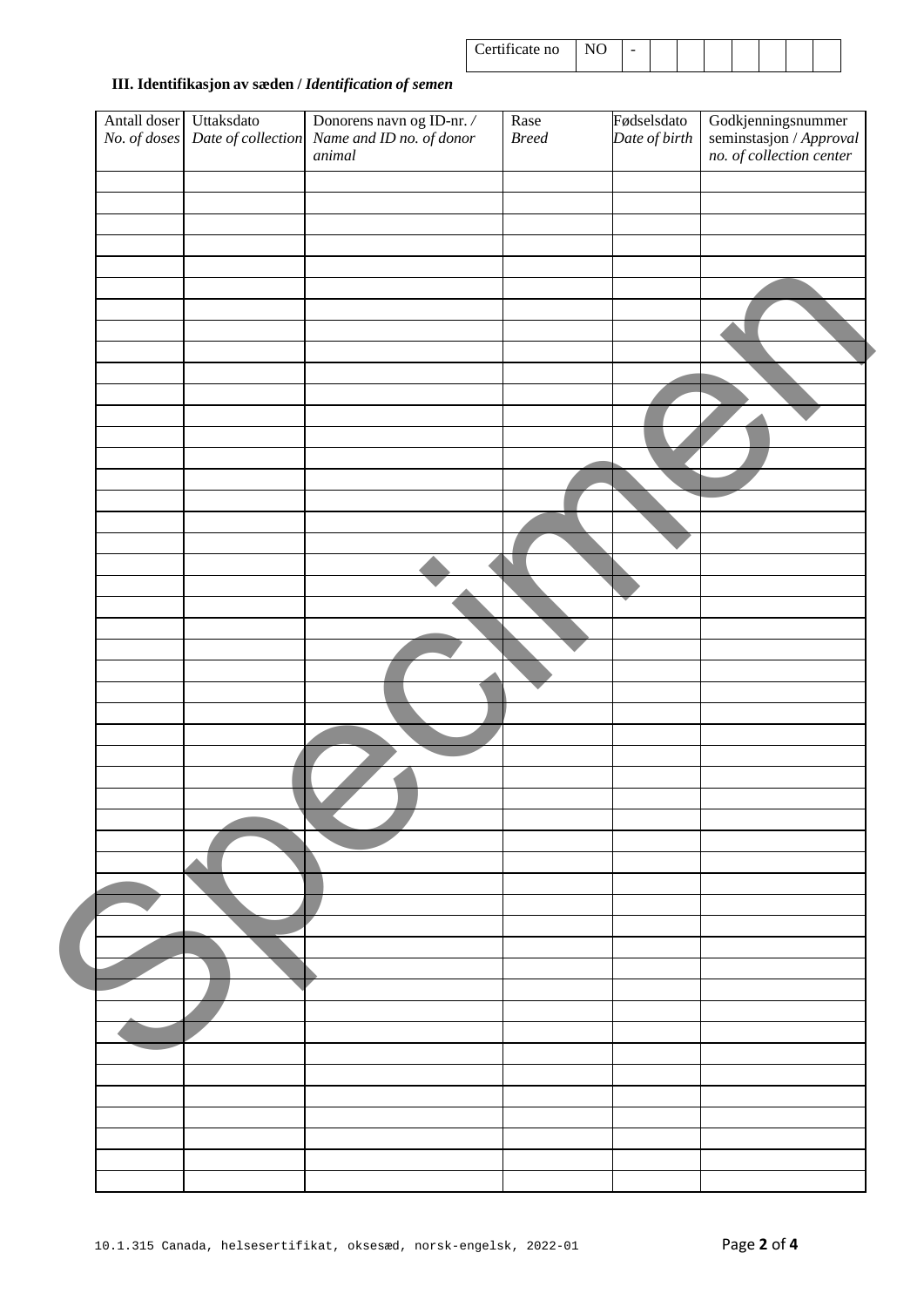| Certificate no |  |  |  |  |  |
|----------------|--|--|--|--|--|
|                |  |  |  |  |  |

## **IV. Bekreftelse /** *Certification*

Jeg, undertegnede offentlige veterinær, bekrefter at / I*, the undersigned official veterinarian, certify that:*

- 1. Norge er fritt for følgende sykdommer: Brucellose (brucella abortus), ondartet lungesyke, lumpy skin disease, Rift Valley fever, kvegpest, vestikulær stomatitt, tuberkulose/ *Norway is free of the following diseases: brucellosis (brucella abortus), contagious bovine pleuropneumonia, lumpy skin disease, Rift Valley fever, rinderpest, vesticular stomatitis, tuberculosis*
- 2. Donoroksen(e) er bekreftet fri/negativ for paratuberkulose ved CF test utført innen en periode på 12 måneder før uttaksdato /

*The donor bull(s) is certified as free from paratuberculosis proved by CF test taken within twelve (12) months of collection of the exported semen*:

|    | Identifikasjon av donor/                   | Dato for CF test for Paratuberkulose/                                                                           | Resultat/ |
|----|--------------------------------------------|-----------------------------------------------------------------------------------------------------------------|-----------|
|    | <b>Identification of donor</b>             | Date of testing for paratuberculosis by CF test                                                                 | Result    |
|    |                                            |                                                                                                                 |           |
|    |                                            |                                                                                                                 |           |
|    |                                            |                                                                                                                 |           |
|    |                                            |                                                                                                                 |           |
|    |                                            |                                                                                                                 |           |
|    |                                            |                                                                                                                 |           |
|    |                                            |                                                                                                                 |           |
|    |                                            |                                                                                                                 |           |
|    |                                            |                                                                                                                 |           |
|    |                                            |                                                                                                                 |           |
| 3. |                                            | Virksomheter som donoroksen(e) har vært oppstallet i, skal ikke ha vært underlagt noen restriksjoner eller      |           |
|    |                                            | karantenetiltak knyttet til dyresykdommer av betydning for import av storfe i oppholdsperioden /                |           |
|    |                                            | Premises on which the donor bull(s) have resided, must not have been subject to any restriction/quarantine      |           |
|    |                                            | measure pertaining to animal diseases of concern for the importation of the species in question during the      |           |
|    | period of residency.                       |                                                                                                                 |           |
| 4. |                                            | Donoroksen(e) er ved hver prosedyre knyttet til klargjøring og uttak av sæd blitt undersøkt, uten at man har    |           |
|    | funnet kliniske bevis på smittsom sykdom / |                                                                                                                 |           |
|    |                                            | The donor $bull(s)$ have been examined and found free from clinical evidence of communicable disease            |           |
| 5. |                                            | during every procedure related to the preparation and collection of germplasm.                                  |           |
|    |                                            | Donoroksene er født i Norge og har vært i Norge hele livet /                                                    |           |
|    |                                            | The donor bull(s) were born in Norway and have been in Norway their entire lives                                |           |
| 6. |                                            | Donoroksen(e) har vært oppstallet på en godkjent avlsstasjon i samsvar med kravene i Direktiv 88/407/EØF,       |           |
|    |                                            | med endringer, i minimum 30 dager før første uttaksdato for sæden som skal eksporteres /                        |           |
|    |                                            | The donor bull(s) have been resident at the semen collection facility under conditions meeting the standards    |           |
|    |                                            | laid down in Directive 88/407/EEC, as amended, for not less than thirty (30) days prior to the date of the      |           |
|    | first collection of exported semen         |                                                                                                                 |           |
|    |                                            | Blue Tongue: Den eksporterte sæden ble tatt ut i fullt samsvar med Kommisjonsforordning (EF) No                 |           |
|    | 1266/2007 med endringer /                  |                                                                                                                 |           |
|    |                                            | Blue Tongue: The semen was collected in full compliance with Commission Regulation(EC) No $1266/2007$           |           |
|    |                                            |                                                                                                                 |           |
|    | as amended                                 |                                                                                                                 |           |
|    |                                            | 8. Donoroksen(e) er testet og den eksporterte sæden er tatt ut, behandlet, transportert og lagret i samsvar med |           |

- *3.* Virksomheter som donoroksen(e) har vært oppstallet i, skal ikke ha vært underlagt noen restriksjoner eller karantenetiltak knyttet til dyresykdommer av betydning for import av storfe i oppholdsperioden / *Premises on which the donor bull(s) have resided, must not have been subject to any restriction/ quarantine measure pertaining to animal diseases of concern for the importation of the species in question during the period of residency.*
- *4.* Donoroksen(e) er ved hver prosedyre knyttet til klargjøring og uttak av sæd blitt undersøkt, uten at man har funnet kliniske bevis på smittsom sykdom /

- *5.* Donoroksene er født i Norge og har vært i Norge hele livet /
- *The donor bull(s) were born in Norway and have been in Norway their entire lives* 6. Donoroksen(e) har vært oppstallet på en godkjent avlsstasjon i samsvar med kravene i Direktiv 88/407/EØF,
- med endringer, i minimum 30 dager før første uttaksdato for sæden som skal eksporteres / *The donor bull(s) have been resident at the semen collection facility under conditions meeting the standards laid down in Directive 88/407/EEC, as amended, for not less than thirty (30) days prior to the date of the first collection of exported semen*
- 7. Blue Tongue: Den eksporterte sæden ble tatt ut i fullt samsvar med Kommisjonsforordning (EF) No 1266/2007 med endringer /

- 8. Donoroksen(e) er testet og den eksporterte sæden er tatt ut, behandlet, transportert og lagret i samsvar med kravene i Direktiv 88/407/EØF, vedlegg A, B og C, samt 64/432/EEC og alle senere tillegg / *The donor bull(s) were tested, and the exported semen was collected, processed, transported and stored under conditions which comply with the standards laid down in the Directive 88/407/EEC Annex A, B and C, and where referenced 64/432/EEC and all subsequent amendments*
- *9.* Den eksporterte sæden har vært lagret i rengjorte og desinfiserte beholdere og i rent, nytt nitrogen på godkjent lagringssted i minimum 30 dager før eksport / *The frozen semen presented for importation into Canada have been stored in cleaned and disinfected receptacle(s) and in sanitized liquid nitrogen at an approved storage place for a minimum period of thirty*